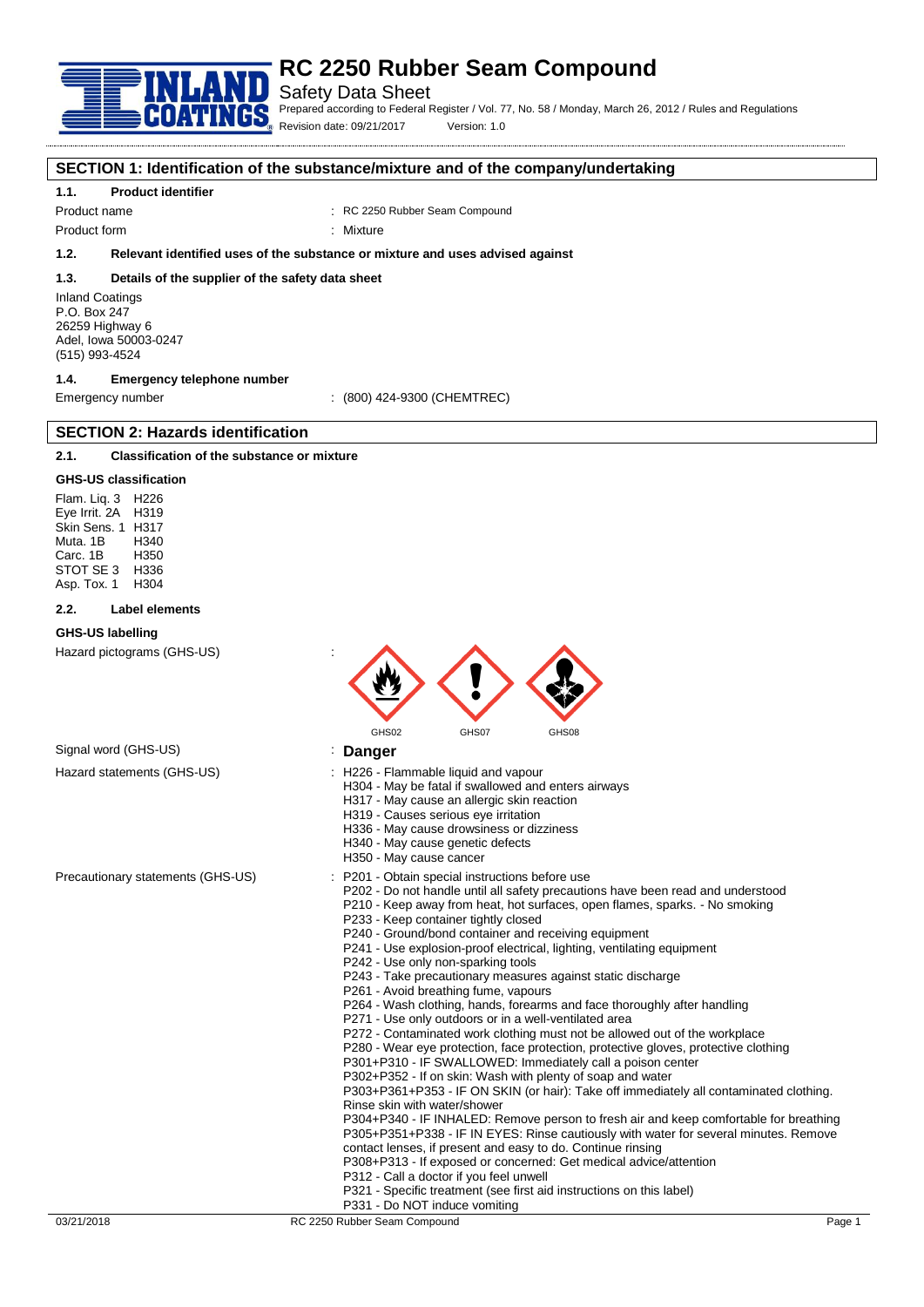Safety Data Sheet

Prepared according to Federal Register / Vol. 77, No. 58 / Monday, March 26, 2012 / Rules and Regulations

P333+P313 - If skin irritation or rash occurs: Get medical advice/attention P337+P313 - If eye irritation persists: Get medical advice/attention P362+P364 - Take off contaminated clothing and wash it before reuse P370+P378 - In case of fire: Use carbon dioxide (CO2), dry sand, foam to extinguish P403+P233 - Store in a well-ventilated place. Keep container tightly closed P403+P235 - Store in a well-ventilated place. Keep cool P405 - Store locked up P501 - Dispose of contents/container to a licensed hazardous-waste disposal contractor or collection site except for empty clean containers which can be disposed of as non-hazardous waste **2.3. Other hazards** Other hazards not contributing to the : None under normal conditions.

# classification

### **2.4. Unknown acute toxicity (GHS US)**

No data available

| <b>SECTION 3: Composition/information on ingredients</b> |  |
|----------------------------------------------------------|--|
|----------------------------------------------------------|--|

#### **3.1. Substance**

Not applicable

#### **3.2. Mixture**

| <b>Name</b>                                                        | <b>Product identifier</b> | %          |
|--------------------------------------------------------------------|---------------------------|------------|
| Petroleum distillates, hydrotreated light                          | (CAS No) 64742-47-8       | $15 - 30$  |
| Solvent naphtha, petroleum, light aromatic                         | (CAS No) 64742-95-6       | $15 - 25$  |
| Titanium dioxide                                                   | (CAS No) 13463-67-7       | $5 - 10$   |
| Benzene, 1,2,4-trimethyl-                                          | (CAS No) 95-63-6          | $6 - 9$    |
| Nonane                                                             | (CAS No) 111-84-2         | $1 - 2$    |
| Ceramic microspheres                                               | (CAS No) 66402-68-4       | $5 - 10$   |
| Isobutyl alcohol                                                   | (CAS No) 78-83-1          | $0.1 - .3$ |
| Bis(1,2,2,6,6-pentamethyl-4-piperidyl) sebacate                    | (CAS No) 41556-26-7       | $0.1 - .4$ |
| Decanedioic acid, methyl 1,2,2,6,6-pentamethyl-4-piperidinyl ester | (CAS No) 82919-37-7       | $0.1 - .2$ |

### **SECTION 4: First aid measures**

#### **4.1. Description of first aid measures** First-aid measures general interest of the state of the sposed or concerned, get medical attention/advice. Show this safety data sheet to the doctor in attendance. Wash contaminated clothing before re-use. Never give anything to an unconscious person. First-aid measures after inhalation : IF INHALED: Remove to fresh air and keep at rest in a position comfortable for breathing. Get

|                                       | medical attention. If breathing is difficult, supply oxygen. If breathing has stopped, give artificial<br>respiration.                                                                  |
|---------------------------------------|-----------------------------------------------------------------------------------------------------------------------------------------------------------------------------------------|
| First-aid measures after skin contact | IF ON SKIN (or clothing): Remove affected clothing and wash all exposed skin with water for at<br>least 15 minutes. Get medical attention immediately.                                  |
| First-aid measures after eye contact  | IF IN EYES: Immediately flush with plenty of water for at least 15 minutes. Remove contact<br>lenses if present and easy to do so. Get medical attention immediately. Continue rinsing. |
| First-aid measures after ingestion    | IF SWALLOWED: rinse mouth thoroughly. Do not induce vomiting without advice from poison<br>control center or medical professional. Get medical attention immediately.                   |
| 4.2.                                  | Most important symptoms and effects, both acute and delayed                                                                                                                             |
| Symptoms/injuries                     | : May cause cancer. May cause genetic defects. May be fatal if swallowed and enters airways.<br>Causes serious eye irritation.                                                          |
| Symptoms/injuries after inhalation    | : May cause irritation and damage to respiratory tissues. May cause drowsiness or dizziness.                                                                                            |
| Symptoms/injuries after skin contact  | : May cause an allergic skin reaction.                                                                                                                                                  |
| Symptoms/injuries after eye contact   | : Causes serious eye irritation.                                                                                                                                                        |
| Symptoms/injuries after ingestion     | : May cause gastrointestinal irritation.                                                                                                                                                |
| Chronic symptoms                      | : May cause cancer. May cause genetic defects.                                                                                                                                          |

#### **4.3. Indication of any immediate medical attention and special treatment needed**

No additional information available

| <b>SECTION 5: Firefighting measures</b> |                                |                                                             |     |
|-----------------------------------------|--------------------------------|-------------------------------------------------------------|-----|
| 5.1.                                    | <b>Extinguishing media</b>     |                                                             |     |
|                                         | Suitable extinguishing media   | : Foam. Dry powder. Carbon dioxide.                         |     |
|                                         | Unsuitable extinguishing media | : Do not use a heavy water stream.                          |     |
| 5.2.                                    |                                | Special hazards arising from the substance or mixture       |     |
| Fire hazard                             |                                | : This product is flammable.                                |     |
| <b>Explosion hazard</b>                 |                                | : May create vapor/air explosion hazard in confined spaces. |     |
| 03/21/2018                              |                                | RC 2250 Rubber Seam Compound                                | 2/9 |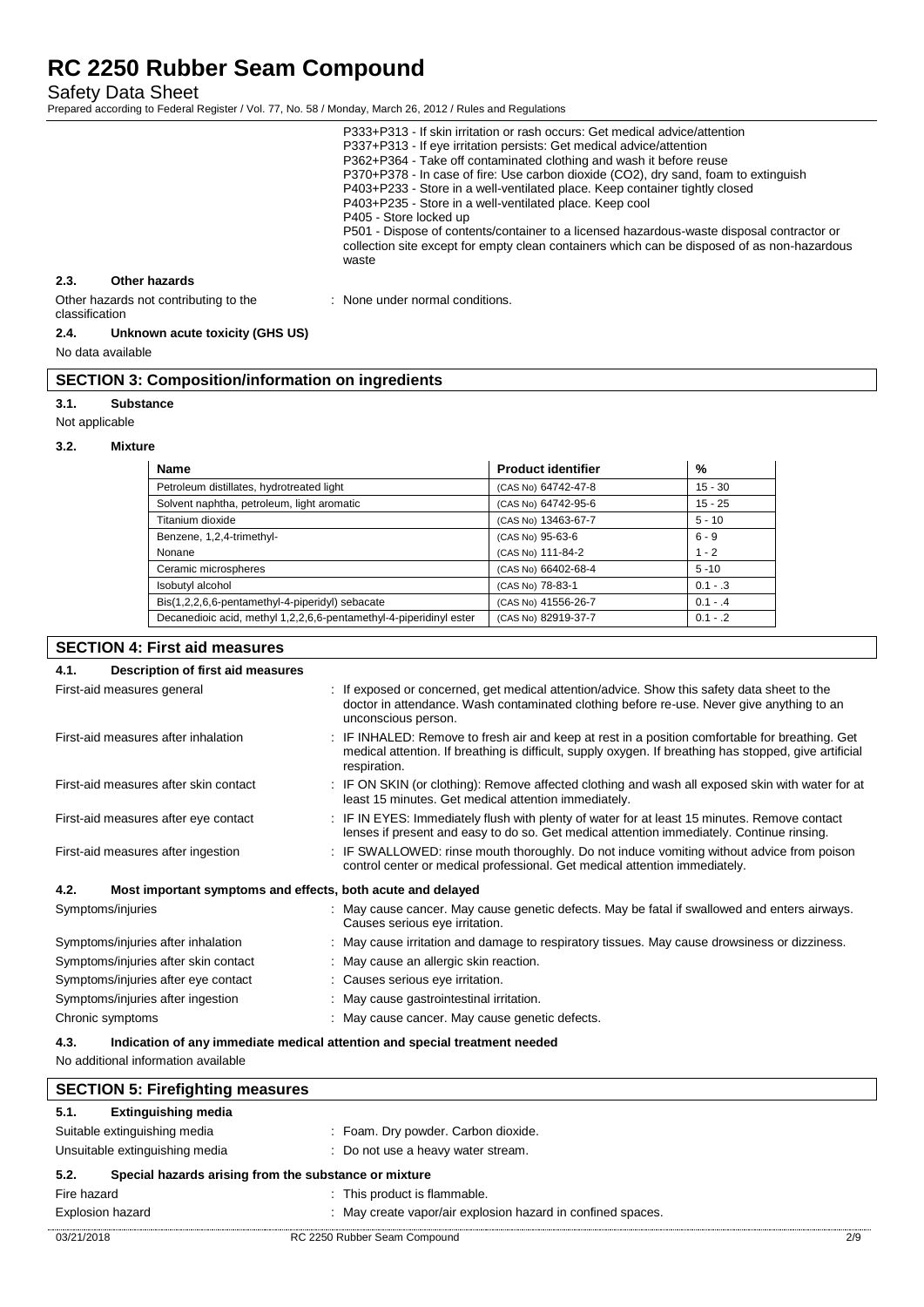Safety Data Sheet

Prepared according to Federal Register / Vol. 77, No. 58 / Monday, March 26, 2012 / Rules and Regulations

| Reactivity                                    | : Flammable liquid and vapour.                                                                                                                                                                                                                                                              |
|-----------------------------------------------|---------------------------------------------------------------------------------------------------------------------------------------------------------------------------------------------------------------------------------------------------------------------------------------------|
| <b>Advice for firefighters</b><br>5.3.        |                                                                                                                                                                                                                                                                                             |
| Firefighting instructions                     | : Use water spray or fog for cooling exposed containers. Exercise caution when fighting any<br>chemical fire. Do not dispose of fire-fighting water in the environment. Vapors are heavier than<br>air and may travel long distances along the ground to an ignition source and flash back. |
| Protection during firefighting                | : Do not enter fire area without proper protective equipment, including respiratory protection.                                                                                                                                                                                             |
| <b>SECTION 6: Accidental release measures</b> |                                                                                                                                                                                                                                                                                             |
|                                               |                                                                                                                                                                                                                                                                                             |

| 6.1.             | Personal precautions, protective equipment and emergency procedures |  |                                                                                                                                                                                                    |  |  |  |
|------------------|---------------------------------------------------------------------|--|----------------------------------------------------------------------------------------------------------------------------------------------------------------------------------------------------|--|--|--|
| General measures |                                                                     |  | : Remove ignition sources. Keep upwind.                                                                                                                                                            |  |  |  |
| 6.1.1.           | For non-emergency personnel                                         |  |                                                                                                                                                                                                    |  |  |  |
|                  | Protective equipment                                                |  | : Wear Protective equipment as described in Section 8.                                                                                                                                             |  |  |  |
|                  | Emergency procedures                                                |  | Evacuate unnecessary personnel.                                                                                                                                                                    |  |  |  |
| 6.1.2.           | For emergency responders                                            |  |                                                                                                                                                                                                    |  |  |  |
|                  | Protective equipment                                                |  | : Wear suitable protective clothing, gloves and eye or face protection. Approved supplied-air<br>respirator, in case of emergency.                                                                 |  |  |  |
| 6.2.             | <b>Environmental precautions</b>                                    |  |                                                                                                                                                                                                    |  |  |  |
|                  |                                                                     |  | Prevent entry to sewers and public waters. Notify authorities if liquid enters sewers or public waters. Avoid release to the environment.                                                          |  |  |  |
| 6.3.             | Methods and material for containment and cleaning up                |  |                                                                                                                                                                                                    |  |  |  |
| For containment  |                                                                     |  | : Contain any spills with dikes or absorbents to prevent migration and entry into sewers or<br>streams.                                                                                            |  |  |  |
|                  | Methods for cleaning up                                             |  | Soak up spills with inert solids, such as clay or diatomaceous earth as soon as possible. Place<br>in a suitable container for disposal in accordance with the waste regulations (see Section 13). |  |  |  |
| 6.4.             | Reference to other sections                                         |  |                                                                                                                                                                                                    |  |  |  |
|                  | No additional information available                                 |  |                                                                                                                                                                                                    |  |  |  |
|                  | <b>SECTION 7: Handling and storage</b>                              |  |                                                                                                                                                                                                    |  |  |  |
| 7.1.             | Precautions for safe handling                                       |  |                                                                                                                                                                                                    |  |  |  |
|                  | Precautions for safe handling                                       |  | Wash hands and other exposed areas with mild soap and water before eating, drinking or<br>smoking and when leaving work. Do not handle until all safety precautions have been read and             |  |  |  |

#### **7.2. Conditions for safe storage, including any incompatibilities**

| .                  | Conditions for safe storage, including any incompatibilities                              |
|--------------------|-------------------------------------------------------------------------------------------|
| Storage conditions | Store in dry, well-ventilated area. Keep container closed when not in use. Keep away from |
|                    | heat, hot surfaces, sparks, open flames and other ignition sources. No smoking.           |

other ignition sources. No smoking.

understood. Handle in accordance with good industrial hygiene and safety procedures. Keep container closed when not in use. Keep away from heat, hot surfaces, sparks, open flames and

### **SECTION 8: Exposure controls/personal protection**

#### **8.1. Control parameters**

| Petroleum distillates, hydrotreated light (64742-47-8)  |                                                                                |  |
|---------------------------------------------------------|--------------------------------------------------------------------------------|--|
| Remark (ACGIH)                                          | OELs not established                                                           |  |
| Remark (OSHA)                                           | OELs not established                                                           |  |
| Nonane (111-84-2)                                       |                                                                                |  |
| ACGIH TWA (ppm)                                         | 200                                                                            |  |
| Remark (ACGIH)                                          | Threshold Limit Values (TLV Basis) Critical Effects -<br><b>CNS Impairment</b> |  |
| OSHA PEL (TWA) (mg/m <sup>3</sup> )                     | 1050                                                                           |  |
| OSHA PEL (TWA) (ppm)                                    | 200                                                                            |  |
| Solvent naphtha, petroleum, light aromatic (64742-95-6) |                                                                                |  |
| Remark (ACGIH)                                          | OELs not established                                                           |  |
| Remark (OSHA)                                           | OELs not established                                                           |  |
| Silica: Crystalline, quartz (14808-60-7)                |                                                                                |  |
| ACGIH TWA (mg/m <sup>3</sup> )                          | 0.025 (respirable fraction)                                                    |  |
| OSHA PEL (TWA) (mg/m <sup>3</sup> )                     | (30)/(%SiO2 + 2) total dust; (10)/(%SiO2 + 2)<br>respirable fraction           |  |
| OSHA PEL (TWA) (ppm)                                    | $(250)/(%SiO2 + 5)$ respirable fraction                                        |  |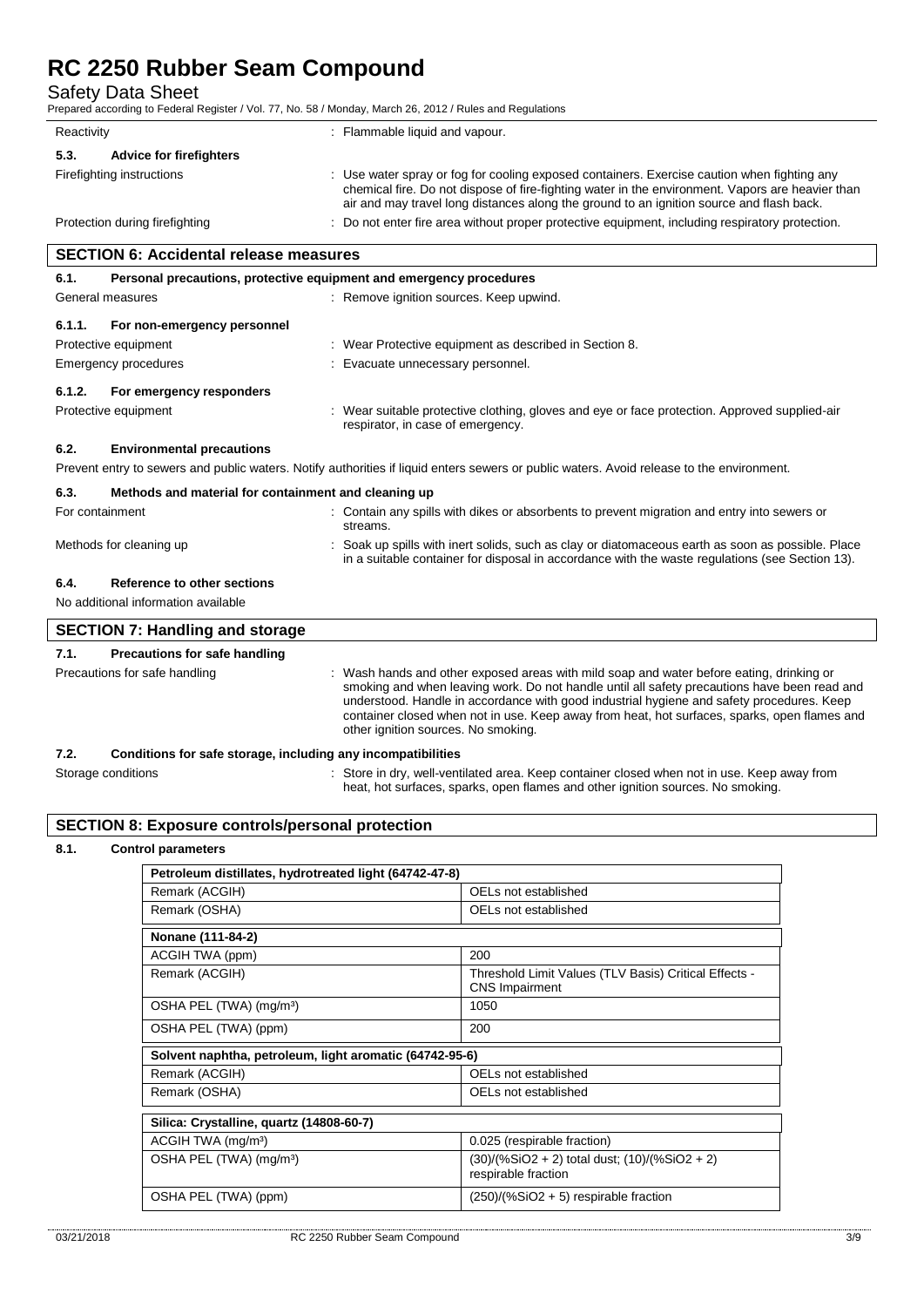### Safety Data Sheet

Prepared according to Federal Register / Vol. 77, No. 58 / Monday, March 26, 2012 / Rules and Regulations

| Titanium dioxide (13463-67-7)                                                   |                      |  |
|---------------------------------------------------------------------------------|----------------------|--|
|                                                                                 |                      |  |
| ACGIH TWA (mg/m <sup>3</sup> )                                                  | 10                   |  |
| OSHA PEL (TWA) (mg/m <sup>3</sup> )                                             | 15 total dust        |  |
| Ceramic materials and wares, chemicals (66402-68-4)                             |                      |  |
| Remark (ACGIH)                                                                  | OELs not established |  |
| Remark (OSHA)                                                                   | OELs not established |  |
| Isobutyl alcohol (78-83-1)                                                      |                      |  |
| ACGIH TWA (ppm)                                                                 | 50                   |  |
| OSHA PEL (TWA) (mg/m <sup>3</sup> )                                             | 300                  |  |
| OSHA PEL (TWA) (ppm)                                                            | 100                  |  |
| Benzene, 1,2,4-trimethyl- (95-63-6)                                             |                      |  |
| Remark (ACGIH)                                                                  | OELs not established |  |
| Remark (OSHA)                                                                   | OELs not established |  |
| Bis(1,2,2,6,6-pentamethyl-4-piperidyl) sebacate (41556-26-7)                    |                      |  |
| Remark (ACGIH)                                                                  | OELs not established |  |
| Remark (OSHA)                                                                   | OELs not established |  |
| Decanedioic acid, methyl 1,2,2,6,6-pentamethyl-4-piperidinyl ester (82919-37-7) |                      |  |
| Remark (ACGIH)                                                                  | OELs not established |  |
| Remark (OSHA)                                                                   | OELs not established |  |

#### **8.2. Exposure controls**

Appropriate engineering controls : Provide adequate general and local exhaust ventilation. Use process enclosures, local exhaust ventilation, or other engineering controls to control airborne levels below recommended exposure limits. Use explosion-proof equipment with flammable materials. Ensure adequate ventilation, especially in confined areas.

clothing. Insufficient ventilation: wear respiratory protection.

Personal protective equipment : Gloves. Protective goggles. Wear chemically impervious apron over labcoat and full coverage

#### Hand protection state of the state of the entire of the sistem of this material when prolonged or repeated contact could occur. Gloves should be classified under Standard EN 374 or ASTM F1296. Suggested glove materials are: Neoprene, Nitrile/butadiene rubber, Polyethylene, Ethyl vinyl alcohol laminate, PVC or vinyl. Suitable gloves for this specific application can be recommended by the glove supplier. Change contaminated gloves immediately.

- Eye protection **including the matter of the system** of the Wear eye protection, including chemical splash goggles and a face shield when possibility exists for eye contact due to spraying liquid or airborne particles.
- Skin and body protection : Wear long sleeves, and chemically impervious PPE/coveralls to minimize bodily exposure.
- Respiratory protection : Wear a NIOSH-approved (or equivalent) full-facepiece airline respirator in the positive pressure mode with emergency escape provisions. In case of inadequate ventilation or risk of inhalation of vapors, use suitable respiratory equipment with gas filter (type A2). Use a positive-pressure air-supplied respirator if there is any potential for an uncontrolled release, exposure levels are not known, or any other circumstances where air-purifying respirators may not provide adequate protection.

### **SECTION 9: Physical and chemical properties**

| Information on basic physical and chemical properties<br>9.1. |                                   |
|---------------------------------------------------------------|-----------------------------------|
| Physical state                                                | $:$ Liquid                        |
| Color                                                         | : No data available.              |
| Odor                                                          | : Slight hydrocarbon odor.        |
| Odor Threshold                                                | : No data available               |
| рH                                                            | : No data available               |
| Relative evaporation rate (butylacetate=1)                    | : No data available               |
| Melting point                                                 | : No data available               |
| Freezing point                                                | : No data available               |
| Boiling point                                                 | : $154.4 - 178.3$ °C (310-353 °F) |
| Flash point                                                   | : $38.3 - 39.4$ °C (101-103°F)    |
| Auto-ignition temperature                                     | : 230 °C (450°F)                  |
|                                                               |                                   |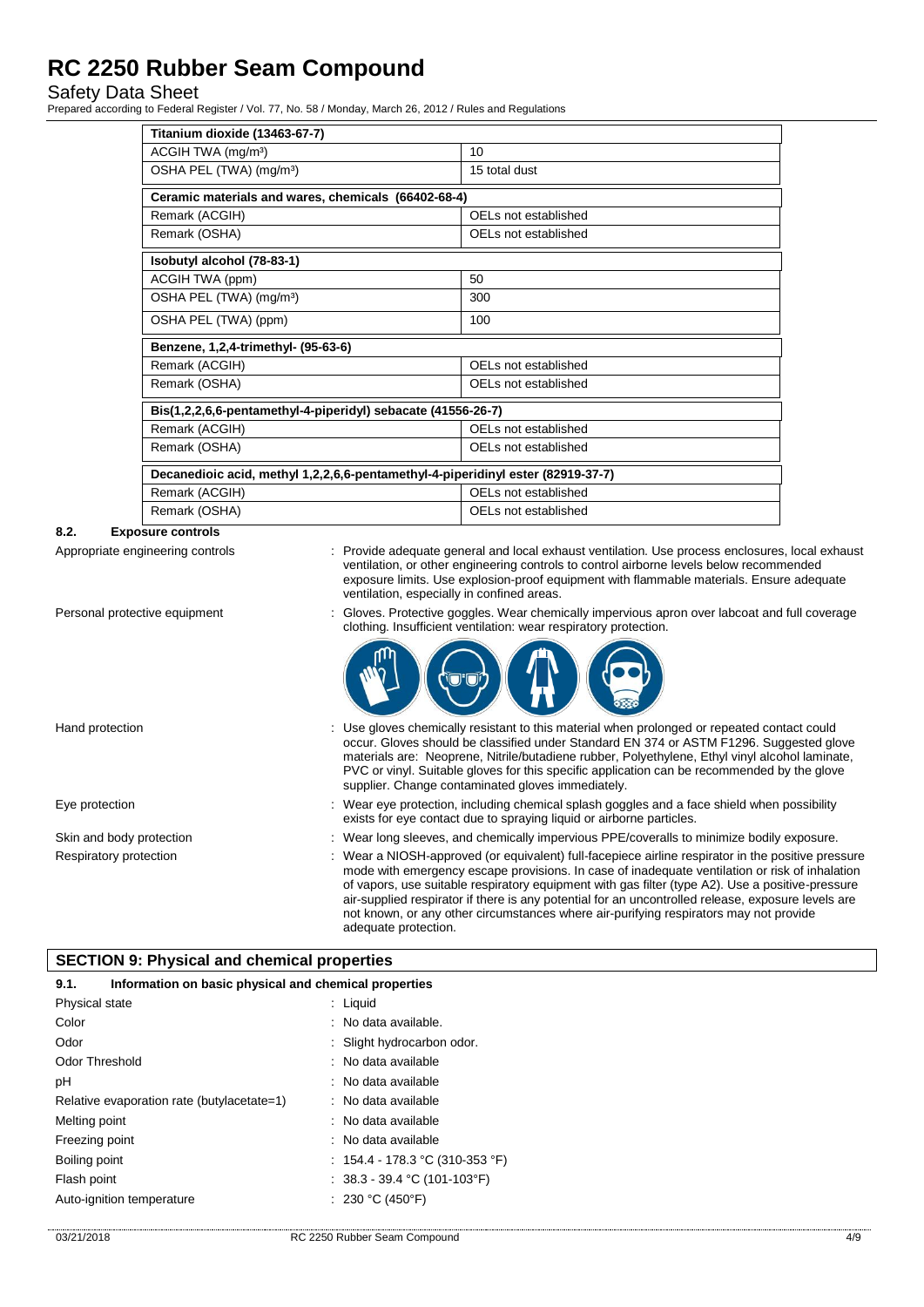Safety Data Sheet

Prepared according to Federal Register / Vol. 77, No. 58 / Monday, March 26, 2012 / Rules and Regulations

| Decomposition temperature        | : No data available                          |
|----------------------------------|----------------------------------------------|
| Flammability (solid, gas)        | : No data available                          |
| Vapour pressure                  | : 2 mm Hg at 20 $\degree$ C (68 $\degree$ F) |
| Relative vapour density at 20 °C | $:$ Heavier than air                         |
| Relative density                 | : .94                                        |
| Solubility                       | : Water: Negligible                          |
| Log Pow                          | : No data available                          |
| Log Kow                          | : No data available                          |
| Viscosity, kinematic             | : No data available                          |
| Viscosity, dynamic               | : No data available                          |
| <b>Explosive properties</b>      | : No data available                          |
| Oxidising properties             | : No data available                          |
| Explosive limits                 | : No data available                          |
| <b>Other information</b><br>9.2. |                                              |
| VOC content                      | : 410 g/l                                    |

#### **SECTION 10: Stability and reactivity**

#### **10.1. Reactivity**

Flammable liquid and vapour.

### **10.2. Chemical stability**

No data available.

#### **10.3. Possibility of hazardous reactions**

No data available.

#### **10.4. Conditions to avoid**

No flames, no sparks. Eliminate all sources of ignition. Heat. Prevent vapor accumulation.

#### **10.5. Incompatible materials**

Strong acids. Strong alkalis. Oxidizing agents.

#### **10.6. Hazardous decomposition products**

No data available.

#### **SECTION 11: Toxicological information**

### **11.1. Information on toxicological effects**

| Petroleum distillates, hydrotreated light (64742-47-8)<br>LD50 oral rat<br>> 5000 mg/kg<br>> 2000 mg/kg<br>LD50 dermal rabbit<br>$> 5.2$ mg/l/4h<br>LC50 inhalation rat (mg/l)<br>Nonane (111-84-2)<br>LC50 inhalation rat (ppm)<br>3200 ppm/4h<br>Solvent naphtha, petroleum, light aromatic (64742-95-6)<br>LD50 dermal rabbit<br>> 2000 mg/kg<br>3400 ppm/4h<br>LC50 inhalation rat (ppm)<br>Titanium dioxide (13463-67-7)<br>LD50 oral rat<br>> 10000 mg/kg<br>Isobutyl alcohol (78-83-1)<br>LD50 oral rat<br>2460 mg/kg<br>LD50 dermal rabbit<br>3400 mg/kg<br>$>6.5$ mg/l/4h<br>LC50 inhalation rat (mg/l)<br>Benzene, 1,2,4-trimethyl- (95-63-6)<br>3280 mg/kg<br>LD50 oral rat | Acute toxicity     | : Not classified |  |
|----------------------------------------------------------------------------------------------------------------------------------------------------------------------------------------------------------------------------------------------------------------------------------------------------------------------------------------------------------------------------------------------------------------------------------------------------------------------------------------------------------------------------------------------------------------------------------------------------------------------------------------------------------------------------------------|--------------------|------------------|--|
|                                                                                                                                                                                                                                                                                                                                                                                                                                                                                                                                                                                                                                                                                        |                    |                  |  |
|                                                                                                                                                                                                                                                                                                                                                                                                                                                                                                                                                                                                                                                                                        |                    |                  |  |
|                                                                                                                                                                                                                                                                                                                                                                                                                                                                                                                                                                                                                                                                                        |                    |                  |  |
|                                                                                                                                                                                                                                                                                                                                                                                                                                                                                                                                                                                                                                                                                        |                    |                  |  |
|                                                                                                                                                                                                                                                                                                                                                                                                                                                                                                                                                                                                                                                                                        |                    |                  |  |
|                                                                                                                                                                                                                                                                                                                                                                                                                                                                                                                                                                                                                                                                                        |                    |                  |  |
|                                                                                                                                                                                                                                                                                                                                                                                                                                                                                                                                                                                                                                                                                        |                    |                  |  |
|                                                                                                                                                                                                                                                                                                                                                                                                                                                                                                                                                                                                                                                                                        |                    |                  |  |
|                                                                                                                                                                                                                                                                                                                                                                                                                                                                                                                                                                                                                                                                                        |                    |                  |  |
|                                                                                                                                                                                                                                                                                                                                                                                                                                                                                                                                                                                                                                                                                        |                    |                  |  |
|                                                                                                                                                                                                                                                                                                                                                                                                                                                                                                                                                                                                                                                                                        |                    |                  |  |
|                                                                                                                                                                                                                                                                                                                                                                                                                                                                                                                                                                                                                                                                                        |                    |                  |  |
|                                                                                                                                                                                                                                                                                                                                                                                                                                                                                                                                                                                                                                                                                        |                    |                  |  |
|                                                                                                                                                                                                                                                                                                                                                                                                                                                                                                                                                                                                                                                                                        |                    |                  |  |
|                                                                                                                                                                                                                                                                                                                                                                                                                                                                                                                                                                                                                                                                                        |                    |                  |  |
|                                                                                                                                                                                                                                                                                                                                                                                                                                                                                                                                                                                                                                                                                        |                    |                  |  |
|                                                                                                                                                                                                                                                                                                                                                                                                                                                                                                                                                                                                                                                                                        |                    |                  |  |
|                                                                                                                                                                                                                                                                                                                                                                                                                                                                                                                                                                                                                                                                                        | LD50 dermal rabbit | > 3160 mg/kg     |  |
| ATE CLP (gases)<br>4500.000 ppmv/4h                                                                                                                                                                                                                                                                                                                                                                                                                                                                                                                                                                                                                                                    |                    |                  |  |
| ATE CLP (vapours)<br>11.000 mg/l/4h                                                                                                                                                                                                                                                                                                                                                                                                                                                                                                                                                                                                                                                    |                    |                  |  |
| ATE CLP (dust, mist)<br>1.500 mg/l/4h                                                                                                                                                                                                                                                                                                                                                                                                                                                                                                                                                                                                                                                  |                    |                  |  |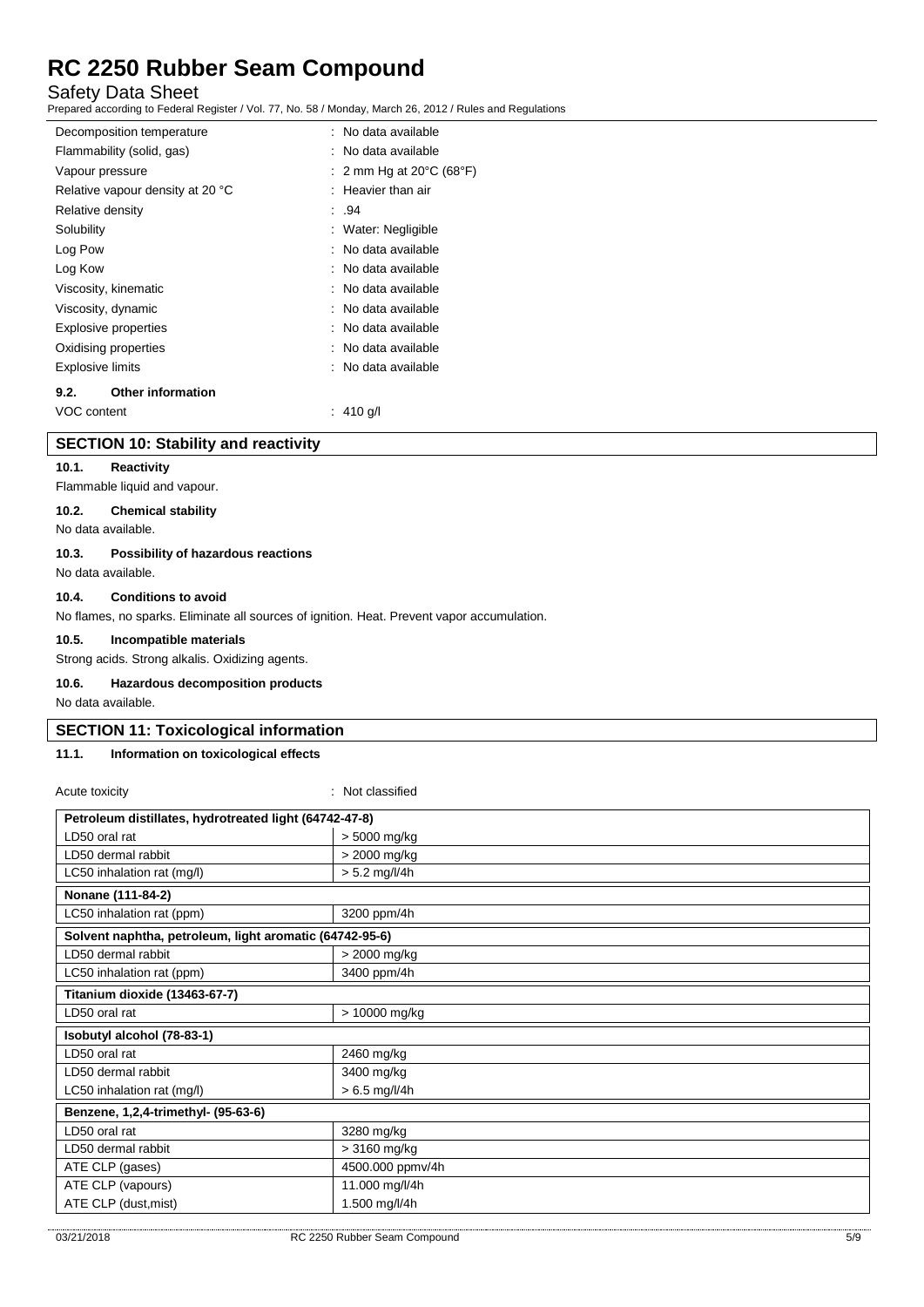Safety Data Sheet

Prepared according to Federal Register / Vol. 77, No. 58 / Monday, March 26, 2012 / Rules and Regulations

| Bis(1,2,2,6,6-pentamethyl-4-piperidyl) sebacate (41556-26-7)       |                                                                                                                                                                      |  |
|--------------------------------------------------------------------|----------------------------------------------------------------------------------------------------------------------------------------------------------------------|--|
| LD50 oral rat                                                      | 2615 mg/kg                                                                                                                                                           |  |
| Skin corrosion/irritation                                          | : Not classified                                                                                                                                                     |  |
| Serious eye damage/irritation                                      | Causes serious eye irritation.                                                                                                                                       |  |
| Respiratory or skin sensitisation                                  | May cause an allergic skin reaction.                                                                                                                                 |  |
| Germ cell mutagenicity                                             | May cause genetic defects.                                                                                                                                           |  |
| Carcinogenicity                                                    | May cause cancer.                                                                                                                                                    |  |
| Silica: Crystalline, quartz (14808-60-7)                           |                                                                                                                                                                      |  |
| IARC group                                                         | 1 - Carcinogenic to humans                                                                                                                                           |  |
| Titanium dioxide (13463-67-7)                                      |                                                                                                                                                                      |  |
| IARC group                                                         | 2B - Possibly carcinogenic to humans                                                                                                                                 |  |
| Reproductive toxicity                                              | Not classified                                                                                                                                                       |  |
| Specific target organ toxicity (single exposure)                   | May cause drowsiness or dizziness.                                                                                                                                   |  |
| Specific target organ toxicity (repeated<br>exposure)              | Not classified                                                                                                                                                       |  |
| Aspiration hazard                                                  | May be fatal if swallowed and enters airways.                                                                                                                        |  |
| Symptoms/injuries after inhalation                                 | May cause irritation and damage to respiratory tissues. May cause drowsiness or dizziness.                                                                           |  |
| Symptoms/injuries after skin contact                               | May cause an allergic skin reaction.                                                                                                                                 |  |
| Symptoms/injuries after eye contact                                | Causes serious eye irritation.                                                                                                                                       |  |
| Symptoms/injuries after ingestion                                  | May cause gastrointestinal irritation.                                                                                                                               |  |
| Chronic symptoms                                                   | May cause cancer. May cause genetic defects.                                                                                                                         |  |
|                                                                    |                                                                                                                                                                      |  |
| <b>SECTION 12: Ecological information</b>                          |                                                                                                                                                                      |  |
| 12.1.<br><b>Toxicity</b>                                           |                                                                                                                                                                      |  |
| Ecology - general                                                  | : Aquatic toxicity rating not determined. All possible measures should be taken to prevent                                                                           |  |
|                                                                    | release into the environment.                                                                                                                                        |  |
|                                                                    |                                                                                                                                                                      |  |
| 12.2.<br>Persistence and degradability                             |                                                                                                                                                                      |  |
|                                                                    |                                                                                                                                                                      |  |
| RC 2250 Rubber Seam Compound<br>Persistence and degradability      | Not established.                                                                                                                                                     |  |
|                                                                    |                                                                                                                                                                      |  |
| 12.3.<br><b>Bioaccumulative potential</b>                          |                                                                                                                                                                      |  |
| No additional information available                                |                                                                                                                                                                      |  |
| 12.4.<br><b>Mobility in soil</b>                                   |                                                                                                                                                                      |  |
| No additional information available                                |                                                                                                                                                                      |  |
| 12.5.<br>Other adverse effects                                     |                                                                                                                                                                      |  |
| No additional information available                                |                                                                                                                                                                      |  |
| <b>SECTION 13: Disposal considerations</b>                         |                                                                                                                                                                      |  |
|                                                                    |                                                                                                                                                                      |  |
| 13.1.<br><b>Waste treatment methods</b><br>Waste treatment methods | Do not discharge to public wastewater systems without permit of pollution control authorities.<br>No discharge to surface waters is allowed without an NPDES permit. |  |
| Waste disposal recommendations                                     | : Dispose in a safe manner in accordance with local/national regulations.                                                                                            |  |
|                                                                    |                                                                                                                                                                      |  |
| <b>SECTION 14: Transport information</b>                           |                                                                                                                                                                      |  |
| In accordance with DOT                                             |                                                                                                                                                                      |  |
| Transport document description                                     | : UN1263 Paint (including paint, lacquer, enamel, stain, shellac solutions, varnish, polish, liquid<br>filler, and liquid lacquer base), 3, III                      |  |
| UN-No.(DOT)                                                        | : 1263                                                                                                                                                               |  |
| DOT NA no.                                                         | UN1263                                                                                                                                                               |  |
| Proper Shipping Name (DOT)                                         | : Paint                                                                                                                                                              |  |
|                                                                    | including paint, lacquer, enamel, stain, shellac solutions, varnish, polish, liquid filler, and liquid<br>lacquer base                                               |  |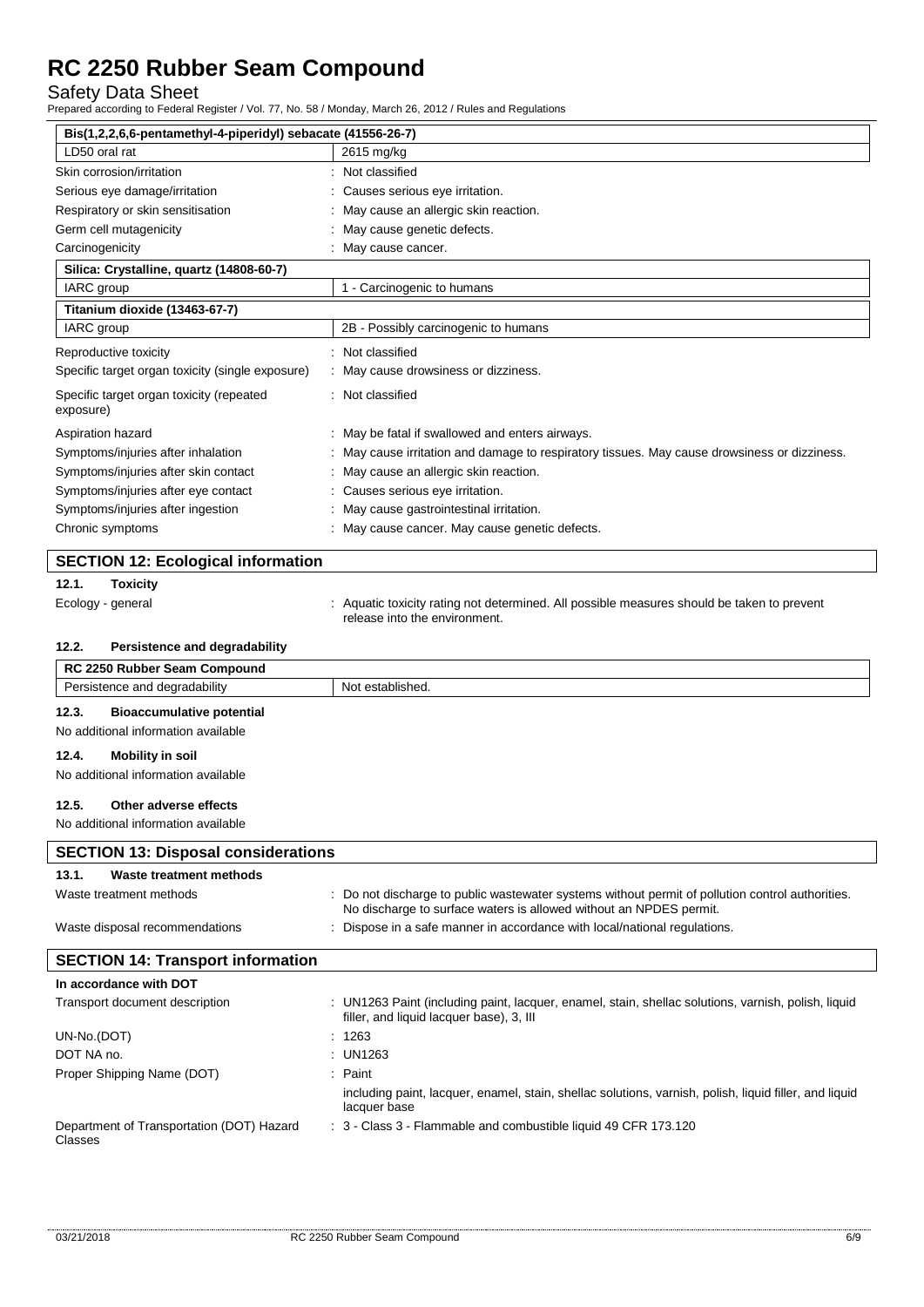Safety Data Sheet

Prepared according to Federal Register / Vol. 77, No. 58 / Monday, March 26, 2012 / Rules and Regulations

| Hazard labels (DOT)                                                       | : 3 - Flammable liquid                                                                                                                                                                                                                                                                                                                                                                                              |
|---------------------------------------------------------------------------|---------------------------------------------------------------------------------------------------------------------------------------------------------------------------------------------------------------------------------------------------------------------------------------------------------------------------------------------------------------------------------------------------------------------|
|                                                                           |                                                                                                                                                                                                                                                                                                                                                                                                                     |
| Packing group (DOT)                                                       | : III - Minor Danger                                                                                                                                                                                                                                                                                                                                                                                                |
| DOT Quantity Limitations Passenger aircraft/rail : 5 L<br>(49 CFR 173.27) |                                                                                                                                                                                                                                                                                                                                                                                                                     |
| DOT Quantity Limitations Cargo aircraft only (49 : 60 L<br>CFR 175.75)    |                                                                                                                                                                                                                                                                                                                                                                                                                     |
| DOT Vessel Stowage Location                                               | : B - (i) The material may be stowed "on deck" or "under deck" on a cargo vessel and on a<br>passenger vessel carrying a number of passengers limited to not more than the larger of 25<br>passengers, or one passenger per each 3 m of overall vessel length; and (ii) "On deck only" on<br>passenger vessels in which the number of passengers specified in paragraph $(k)(2)(i)$ of this<br>section is exceeded. |
| <b>Additional information</b>                                             |                                                                                                                                                                                                                                                                                                                                                                                                                     |
| Other information                                                         | : No supplementary information available.                                                                                                                                                                                                                                                                                                                                                                           |

#### **Transport by sea**

No additional information available

#### **Air transport**

No additional information available

### **SECTION 15: Regulatory information**

#### **15.1. US Federal regulations**

| RC 2250 Rubber Seam Compound                                                                                                                                 |                                                                                   |  |
|--------------------------------------------------------------------------------------------------------------------------------------------------------------|-----------------------------------------------------------------------------------|--|
| All chemical substances in this product are listed in the EPA (Environment Protection Agency) TSCA (Toxic Substances Control Act) Inventory<br>or are exempt |                                                                                   |  |
| SARA Section 311/312 Hazard Classes                                                                                                                          | Immediate (acute) health hazard<br>Delayed (chronic) health hazard<br>Fire hazard |  |
| <b>Cumene (98-82-8)</b>                                                                                                                                      |                                                                                   |  |
| Listed on United States SARA Section 313                                                                                                                     |                                                                                   |  |
| CERCLA RQ                                                                                                                                                    | 5000 lb                                                                           |  |
| Isobutyl alcohol (78-83-1)                                                                                                                                   |                                                                                   |  |
| <b>CERCLA RQ</b>                                                                                                                                             | 5000 lb                                                                           |  |
| Benzene, 1,2,4-trimethyl- (95-63-6)                                                                                                                          |                                                                                   |  |
| Listed on United States SARA Section 313                                                                                                                     |                                                                                   |  |
| Xylenes (o-, m-, p- isomers) (1330-20-7)                                                                                                                     |                                                                                   |  |
| Listed on United States SARA Section 313                                                                                                                     |                                                                                   |  |
| <b>CERCLA RQ</b>                                                                                                                                             | 100 lb                                                                            |  |

#### **15.2. International regulations**

No additional information available

#### **15.3. US State regulations**

#### **California Proposition 65**

WARNING: This product contains, or may contain, trace quantities of a substance(s) known to the state of California to cause cancer and/or reproductive toxicity

| U.S. - California -                      | U.S. - California -                        | U.S. - California -                                   | No significance risk level                          |
|------------------------------------------|--------------------------------------------|-------------------------------------------------------|-----------------------------------------------------|
|                                          |                                            |                                                       | (NSRL)                                              |
|                                          |                                            |                                                       |                                                     |
|                                          |                                            |                                                       |                                                     |
| No                                       | No                                         | No                                                    | <b>NA</b>                                           |
|                                          |                                            |                                                       |                                                     |
| Silica: Crystalline, quartz (14808-60-7) |                                            |                                                       |                                                     |
| U.S. - California -                      | U.S. - California -                        | U.S. - California -                                   | No significance risk level                          |
| Proposition 65 -                         | Proposition 65 -                           | Proposition 65 -                                      | (NSRL)                                              |
| <b>Developmental Toxicity</b>            | Reproductive Toxicity -                    | Reproductive Toxicity -                               |                                                     |
|                                          | Proposition 65 -<br>Developmental Toxicity | Proposition 65 -<br>Reproductive Toxicity -<br>Female | Proposition 65 -<br>Reproductive Toxicity -<br>Male |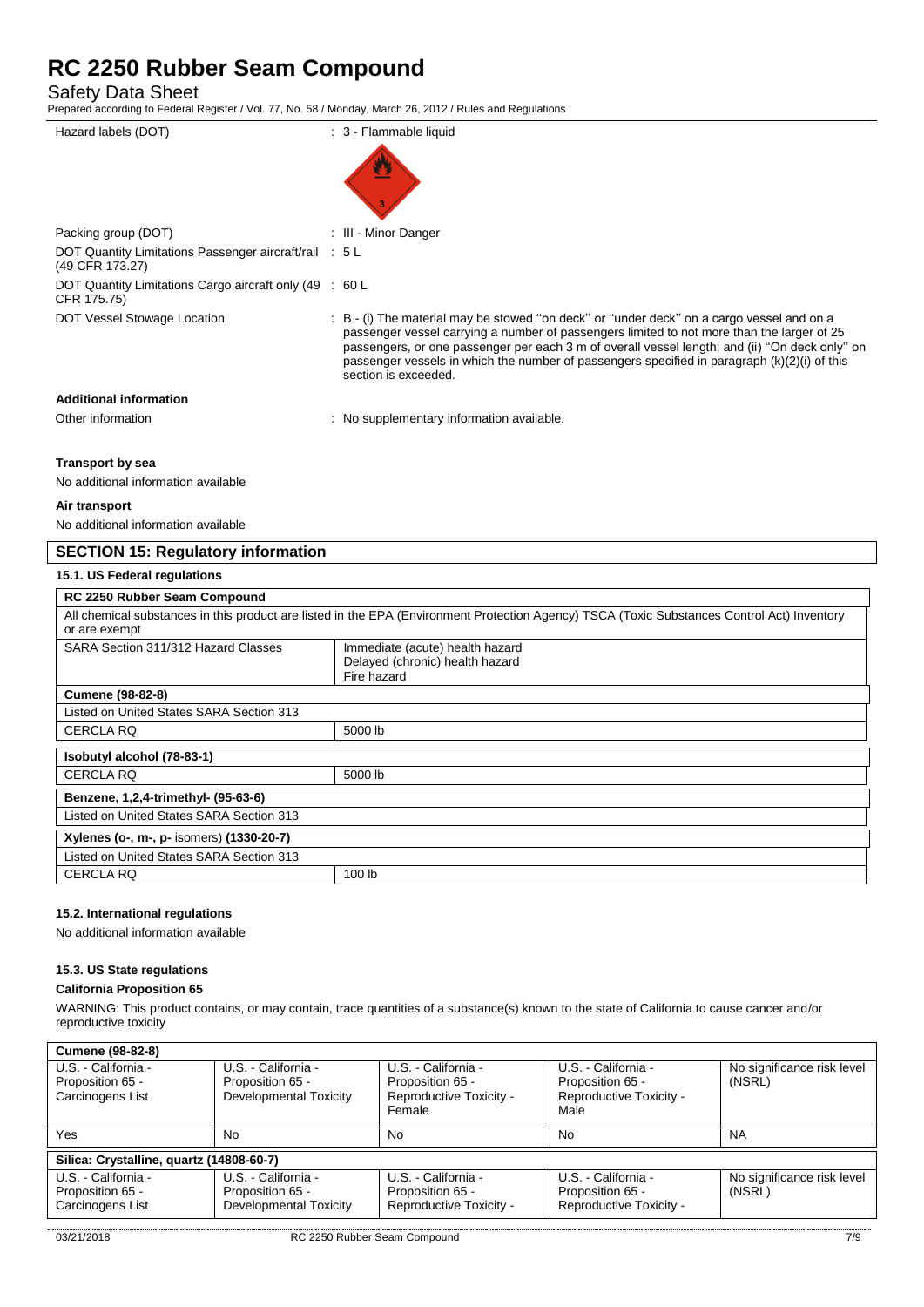## Safety Data Sheet

Prepared according to Federal Register / Vol. 77, No. 58 / Monday, March 26, 2012 / Rules and Regulations

| Silica: Crystalline, quartz (14808-60-7)                                                                                                                                         |                                                                                                                                                                                  |                                                                              |                                                                            |                                      |
|----------------------------------------------------------------------------------------------------------------------------------------------------------------------------------|----------------------------------------------------------------------------------------------------------------------------------------------------------------------------------|------------------------------------------------------------------------------|----------------------------------------------------------------------------|--------------------------------------|
|                                                                                                                                                                                  |                                                                                                                                                                                  | Female                                                                       | Male                                                                       |                                      |
| Yes                                                                                                                                                                              | No                                                                                                                                                                               | No                                                                           | No                                                                         | <b>NA</b>                            |
| Nickel oxide (1313-99-1)                                                                                                                                                         |                                                                                                                                                                                  |                                                                              |                                                                            |                                      |
| U.S. - California -<br>Proposition 65 -<br>Carcinogens List                                                                                                                      | U.S. - California -<br>Proposition 65 -<br><b>Developmental Toxicity</b>                                                                                                         | U.S. - California -<br>Proposition 65 -<br>Reproductive Toxicity -<br>Female | U.S. California<br>Proposition 65 -<br>Reproductive Toxicity -<br>Male     | No significance risk level<br>(NSRL) |
| Yes                                                                                                                                                                              | <b>No</b><br><b>NA</b><br>No<br>No                                                                                                                                               |                                                                              |                                                                            |                                      |
| Titanium dioxide (13463-67-7)                                                                                                                                                    |                                                                                                                                                                                  |                                                                              |                                                                            |                                      |
| U.S. - California -<br>Proposition 65 -<br>Carcinogens List                                                                                                                      | U.S. - California -<br>Proposition 65 -<br><b>Developmental Toxicity</b>                                                                                                         | U.S. - California -<br>Proposition 65 -<br>Reproductive Toxicity -<br>Female | U.S. - California -<br>Proposition 65 -<br>Reproductive Toxicity -<br>Male | No significance risk level<br>(NSRL) |
| Yes                                                                                                                                                                              | No                                                                                                                                                                               | No                                                                           | No                                                                         | <b>NA</b>                            |
| Nonane (111-84-2)                                                                                                                                                                |                                                                                                                                                                                  |                                                                              |                                                                            |                                      |
| U.S. - New Jersey - Right to Know Hazardous Substance List<br>U.S. - Massachusetts - Right To Know List<br>U.S. - Pennsylvania - RTK (Right to Know) List                        |                                                                                                                                                                                  |                                                                              |                                                                            |                                      |
| Cumene (98-82-8)                                                                                                                                                                 |                                                                                                                                                                                  |                                                                              |                                                                            |                                      |
| U.S. - Massachusetts - Right To Know List                                                                                                                                        | U.S. - New Jersey - Right to Know Hazardous Substance List<br>U.S. - Pennsylvania - RTK (Right to Know) - Environmental Hazard List                                              |                                                                              |                                                                            |                                      |
| Silica: Crystalline, quartz (14808-60-7)                                                                                                                                         |                                                                                                                                                                                  |                                                                              |                                                                            |                                      |
| U.S. - Pennsylvania - RTK (Right to Know) List<br>U.S. - Massachusetts - Right To Know List                                                                                      | U.S. - New Jersey - Right to Know Hazardous Substance List                                                                                                                       |                                                                              |                                                                            |                                      |
| Nickel oxide (1313-99-1)                                                                                                                                                         |                                                                                                                                                                                  |                                                                              |                                                                            |                                      |
|                                                                                                                                                                                  | U.S. - Massachusetts - Right To Know List<br>U.S. - New Jersey - Right to Know Hazardous Substance List<br>U.S. - Pennsylvania - RTK (Right to Know) - Environmental Hazard List |                                                                              |                                                                            |                                      |
| Titanium dioxide (13463-67-7)                                                                                                                                                    |                                                                                                                                                                                  |                                                                              |                                                                            |                                      |
| U.S. - Massachusetts - Right To Know List<br>U.S. - New Jersey - Right to Know Hazardous Substance List<br>U.S. - Pennsylvania - RTK (Right to Know) List                        |                                                                                                                                                                                  |                                                                              |                                                                            |                                      |
|                                                                                                                                                                                  | Silica, amorphous, precipitated and gel (112926-00-8)                                                                                                                            |                                                                              |                                                                            |                                      |
| U.S. - New Jersey - Right to Know Hazardous Substance List<br>U.S. - Pennsylvania - RTK (Right to Know) List<br>U.S. - Massachusetts - Right To Know List                        |                                                                                                                                                                                  |                                                                              |                                                                            |                                      |
| Isobutyl alcohol (78-83-1)                                                                                                                                                       |                                                                                                                                                                                  |                                                                              |                                                                            |                                      |
| U.S. - Massachusetts - Right To Know List<br>U.S. - New Jersey - Right to Know Hazardous Substance List<br>U.S. - Pennsylvania - RTK (Right to Know) - Environmental Hazard List |                                                                                                                                                                                  |                                                                              |                                                                            |                                      |
| Benzene, 1,2,4-trimethyl- (95-63-6)                                                                                                                                              |                                                                                                                                                                                  |                                                                              |                                                                            |                                      |
| U.S. - New Jersey - Right to Know Hazardous Substance List<br>U.S. - Massachusetts - Right To Know List<br>U.S. - Pennsylvania - RTK (Right to Know) - Environmental Hazard List |                                                                                                                                                                                  |                                                                              |                                                                            |                                      |
| Xylenes (o-, m-, p- isomers) (1330-20-7)                                                                                                                                         |                                                                                                                                                                                  |                                                                              |                                                                            |                                      |
| U.S. - Massachusetts - Right To Know List<br>U.S. - New Jersey - Right to Know Hazardous Substance List<br>U.S. - Pennsylvania - RTK (Right to Know) - Environmental Hazard List |                                                                                                                                                                                  |                                                                              |                                                                            |                                      |
|                                                                                                                                                                                  |                                                                                                                                                                                  |                                                                              |                                                                            |                                      |
| <b>SECTION 16: Other information</b>                                                                                                                                             |                                                                                                                                                                                  |                                                                              |                                                                            |                                      |

| Indication of changes | : Revision 1.0: New SDS Created. |
|-----------------------|----------------------------------|
| Revision date         | : 03/21/2018                     |
| Other information     | . Author: DW.                    |